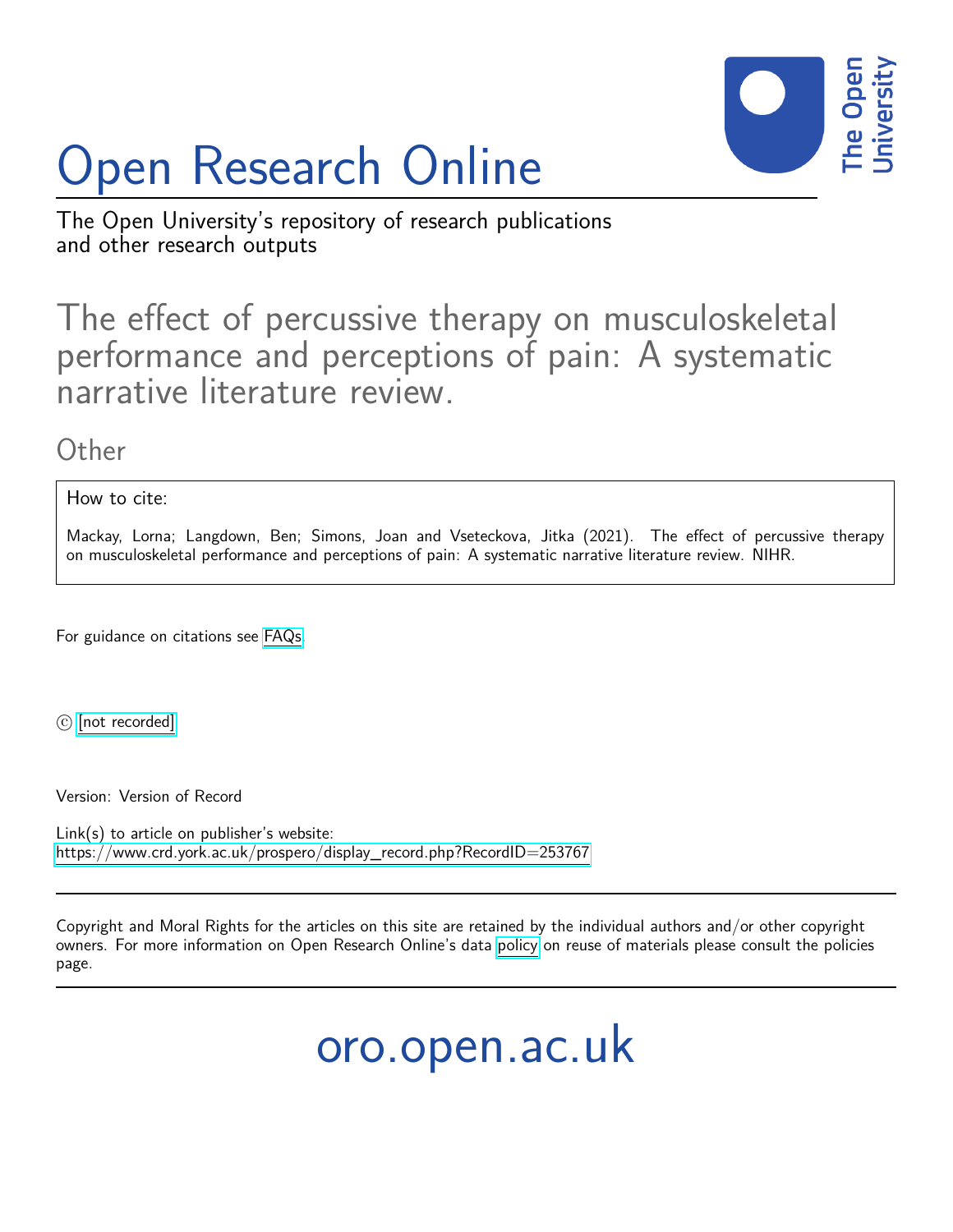

Review methods were amended after registration. Please see the revision notes and previous versions for detail.

#### **Citation**

Lorna Mackay, Ben Langdown, Joan Simons, Jitka Vseteckova. The effect of percussive therapy on musculoskeletal performance and perceptions of pain: A systematic narrative literature review. PROSPERO 2021 CRD42021253767 Available from:

[https://www.crd.york.ac.uk/prospero/display\\_record.php?ID=CRD42021253767](https://www.crd.york.ac.uk/prospero/display_record.php?ID=CRD42021253767)

#### Review question

What are the effects of percussive therapy treatment on muscle strength, explosive muscle strength, flexibility and perceptions of musculoskeletal pain?

#### Searches [1 change]

- 1. PubMed
- 2. SPORTDiscus
- 3. CINAHL
- 4. Cochrane Library
- 5. PsycINFO

Literature will also be searched in OpenGrey, Google and Google Scholar using the key words percussive therapy, percussion therapy, percussive massage and massage gun. In addition all sources will be searched using the following brand names Therabody, Theragun, Hyperice, Hypervolt, Muscle Gun, Recovapro, Physion, Powerplate, Myopro, Fluxmassage, Exogun, Addsfit, Hydragun, Timtam.

The introduction of percussive therapy massage guns in 2008 will influence the search start date in order to capture any preliminary research. The search will include both quantitative and qualitative studies and databases will be searched from January 2006, with a final search conducted before completion of the study in order to capture and include any recent articles.

Inclusion criteria

Studies will be included if they meet all the following criteria:

-All adult populations

-Investigate percussive therapy delivered by massage guns

-Percussive therapy is administered directly to the targeted muscles or tendons for treatment in any location on the body

-Literature published in any language. Articles not in English will be translated

-Full-text version of the article is available

-Published from January 2006

Exclusion criteria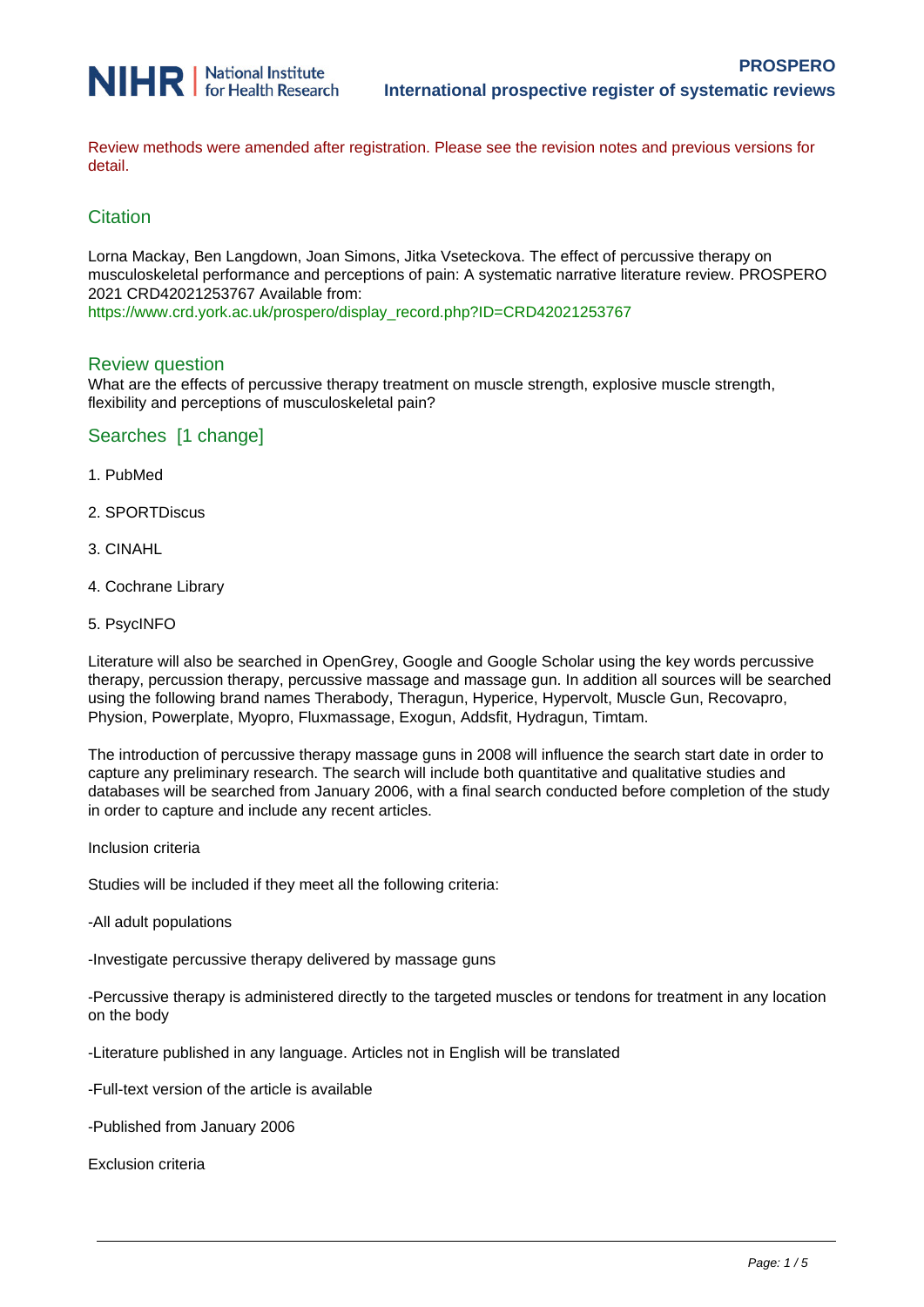Studies will be excluded if they meet any of the following criteria:

-Populations under 18 years old

-Investigate vibration techniques other than percussive therapy delivered by massage guns

-Percussive therapy is administered indirectly and not directly to the targeted muscle or tendon for treatment in any location on the body

-Full-text version of the article is not available

-Published prior to January 2006

#### Search strategy https://www.crd.york.ac.uk/PROSPEROFILES/253767\_STRATEGY\_20210507.pdf

#### Types of study to be included

All existing literature will be included, for example, primary research studies, systematic reviews, metaanalyses, conference papers and websites, providing full-text version of the article is available. Literature published in any language will be included and any articles not in English will be translated. Articles without the full text version avaiable will be excluded.

#### Condition or domain being studied

Muscle strength, explosive muscle strength, flexibility and musculoskeletal pain - which will be considered in the following way:

Muscle strength –maximal force exerted by a muscle or muscle group in one maximal effort against a resistance

Explosive muscle strength– ability of a muscle or muscle group to rapidly develop force

Flexibility – the range of motion possible through a joint, due to the ability of muscles and tendons to elongate

Musculoskeletal pain – unpleasant sensory experience associated with the bones, joints or tissues of the body

#### Participants/population

All adult populations

Inclusion criteria - adults aged 18 and over.

Excluded criteria - below 18 years of age

#### Intervention(s), exposure(s)

This review will focus on the application and treatment of percussive therapy delivered by massage guns on acute and chronic physiological adaptations, particularly on muscle strength, explosive muscle strength, flexibility and perceptions of musculoskeletal pain, across all adult populations. The first massage gun was invented in 2008 and in recent years, there has been an increase in the popularity of handheld devices for personal and professional therapeutic use, and by strength and conditioning coaches and athletes to elicit potential performance gains. The technology behind massage guns is often referred to as percussive therapy and the device is allowed to "float" over the surface of the skin, applying vibration and rapid pulses in short bursts of pressure applied to the muscle belly or tendon. It is comprised of a triad of characteristics; frequency (Hz), amplitude (mm) and torque (lbs), and mimics the therapeutic effects of tapotement massage therapy, which applies rhythmic percussive strokes to the body with a cupped hand.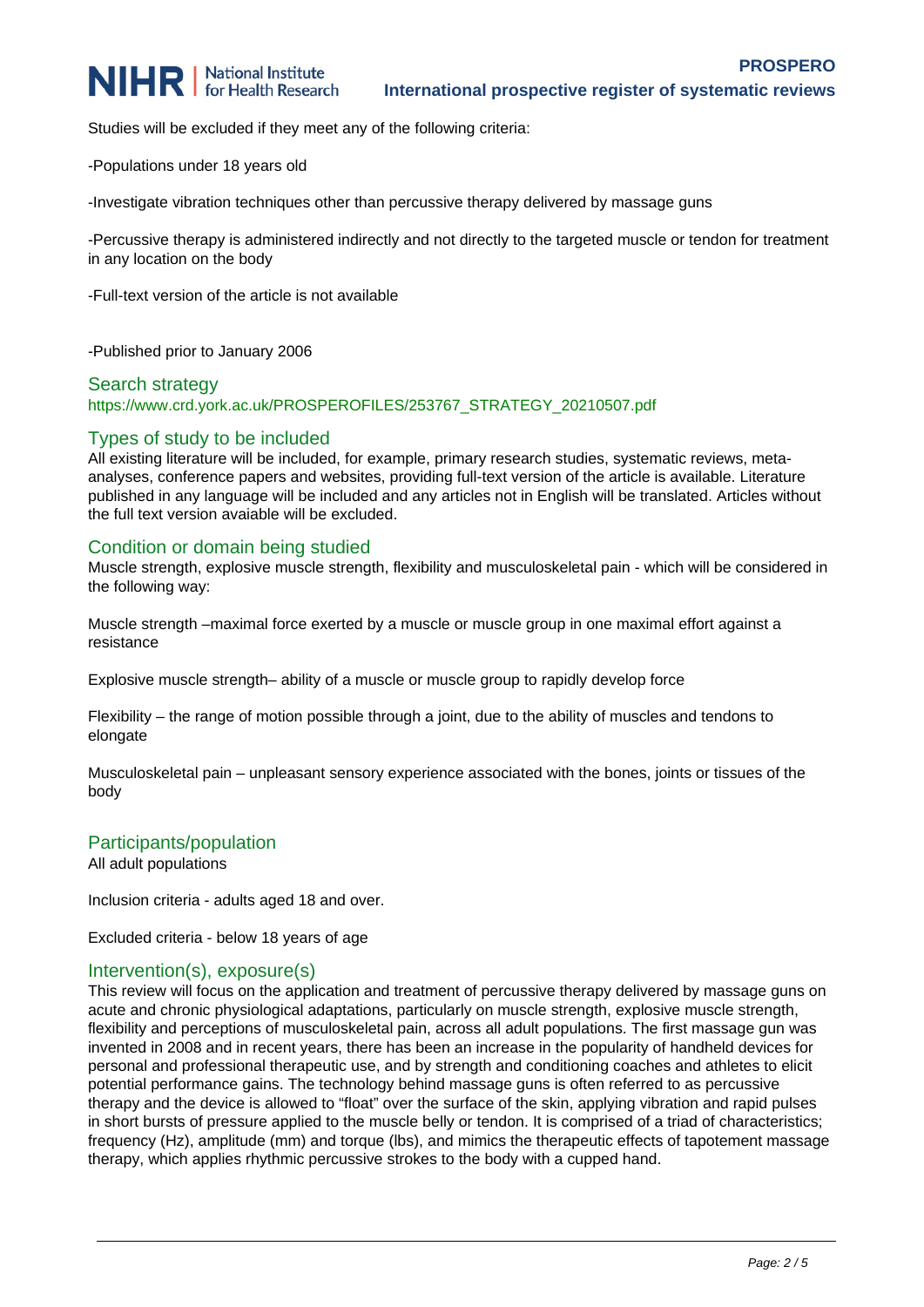### Comparator(s)/control

The comparative effects of percussive therapy on muscle strength, explosive muscle strength, flexibility and on perceptions of musculoskeletal pain will be considered when compared with alternative, placebo or no treatment.

### Main outcome(s)

Outcomes related to physiological adaptations as a result of percussive therapy applied to the muscle or tendon being treated; specifically, these are changes in muscle strength, explosive muscle strength, flexibility or in perceptions of musculoskeletal pain.

#### Additional outcome(s)

Additional outcomes relate to the study designs. It is expected that these may be diverse and context specific, therefore it is not possible to produce an exhaustive list at the outset. However, these may include effective protocols used in percussive therapy, such as frequency, amplitude, torque and duration. Knowing the most effective protocols used for treatment allows researchers to develop targeted interventions to improve changes in physiological adaptations and reduce perceptions of musculoskeletal pain.

### Data extraction (selection and coding)

Study selection at title/abstract screening and full text screening will be performed by one reviewer and checked for consistency and completeness by all reviewers. After eliminating any duplicates which have been identified by the search engines, an initial screening of titles and abstracts will be undertaken to exclude records that do not meet the inclusion criteria. Each record will be classified as 'include', 'exclude' or 'maybe' to identify relevant and exclude irrelevant literature. The researcher will be inclusive at this stage and, if uncertain about the relevance of a publication or report, it will be left in. The full text will be obtained for all the records that potentially meet the inclusion criteria. The full text papers will be screened and studies that do not meet the inclusion criteria will be listed with the reasons for exclusion. A PRISMA flow-chart of the study selection will be included in the review.

Disagreements between review authors will be resolved by discussion.

Data will be extracted from the included studies and managed in an Excel spreadsheet. A data extraction form will be developed to incorporate the requirements of the review and will be tested on three included papers and, where necessary, revised to ensure it can be reliably interpreted and captures all relevant data from different study designs.

Data will be extracted on the participants, study design, interventions, comparators and outcomes. In addition, the data extraction form will include authors, year of study, aim/purpose, type of paper (e.g. journal article), geographical area, sample size, intervention length, specifics about the treatments involved, measures used to assess the adaptations and key findings that relate to the narrative review question. One reviewer will extract data using the structured data extraction form which will be checked for consistency and completeness by all other reviewers.

#### Risk of bias (quality) assessment

Included studies will be appraised using a standardised critical appraisal tool. Two full text papers will be tested by one reviewer on Mixed Methods Appraisal Tool Version 2018 and Critical Appraisal Skills Programme tool. Reviewers will discuss which tool fits best and offers a good selection to cover the types of methodologies used in the included studies and the remaining studies will be appraised. Both tools are standardised, validated and widely used for systematic reviews. This critical appraisal may establish that some studies have limitations in relation to methodological quality and reporting findings but may still include contextually-rich details that contribute to the overall narrative synthesis and the research question.

One reviewer will assess the risk of bias and methodological quality using the PEDro scale and will be checked for consistency and completeness by all reviewers. The PEDro scale awards points ranging from 0-10 and includes the following domains: Eligibility criteria and source, random allocation, concealed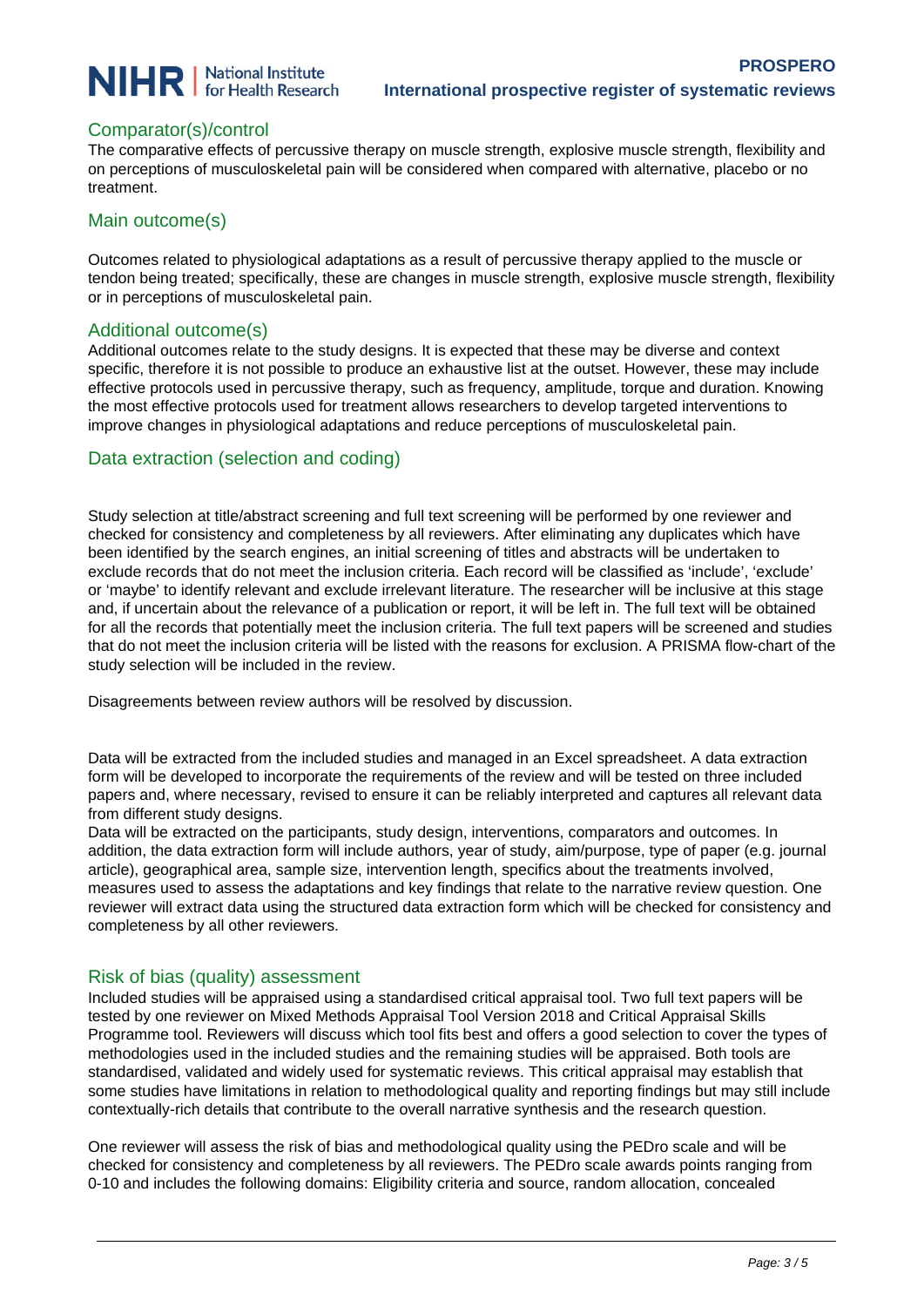allocation, baseline comparability, blinding of participants, therapists and assessors, adequate follow-up (> 85%), intention-to-treat analysis, between-group statistical comparisons, reporting of point measures and measures of variability. Studies will be judged at high risk of bias and low quality with a score of <3.

#### Strategy for data synthesis

Findings from the included studies will be synthesised narratively with reference to the narrative synthesis guidance, in order to draw conclusions based on the body of evidence. This guidance focusses on synthesising findings from multiple studies that relies on the use of words and text to summarise and explain the findings and details specific tools and techniques that can be used in the synthesis (Popay et al., 2006).

Attempts will be made to contact the original authors of the study to obtain relevant missing data. If the author is uncontactable after two attempts in one-month, the available data from the published studies will be used. Any missing data will not be inferred.

## Analysis of subgroups or subsets

Not applicable

### Contact details for further information

Lorna Mackay lorna.mackay@open.ac.uk

#### Organisational affiliation of the review The Open University

www.open.ac.uk

### Review team members and their organisational affiliations

Ms Lorna Mackay. PhD Candidate, Faculty of Wellbeing, Education and Language Studies, The Open University Dr Ben Langdown. Senior lecturer in Sports Coaching, Faculty of Wellbeing, Education and Language Studies, The Open University Professor Joan Simons. Professor and Associate Dean, Teaching Excellence, Faculty of Wellbeing, Education and Language Studies, The Open University

Dr Jitka Vseteckova. Senior Lecturer in Health, Wellbeing and Social Care, Faculty of Wellbeing, Education and Language Studies, The Open University

#### Type and method of review

Narrative synthesis, Systematic review

Anticipated or actual start date 14 May 2021

Anticipated completion date 02 May 2022

Funding sources/sponsors None

Conflicts of interest

Language English

**Country** England

Stage of review Review Ongoing